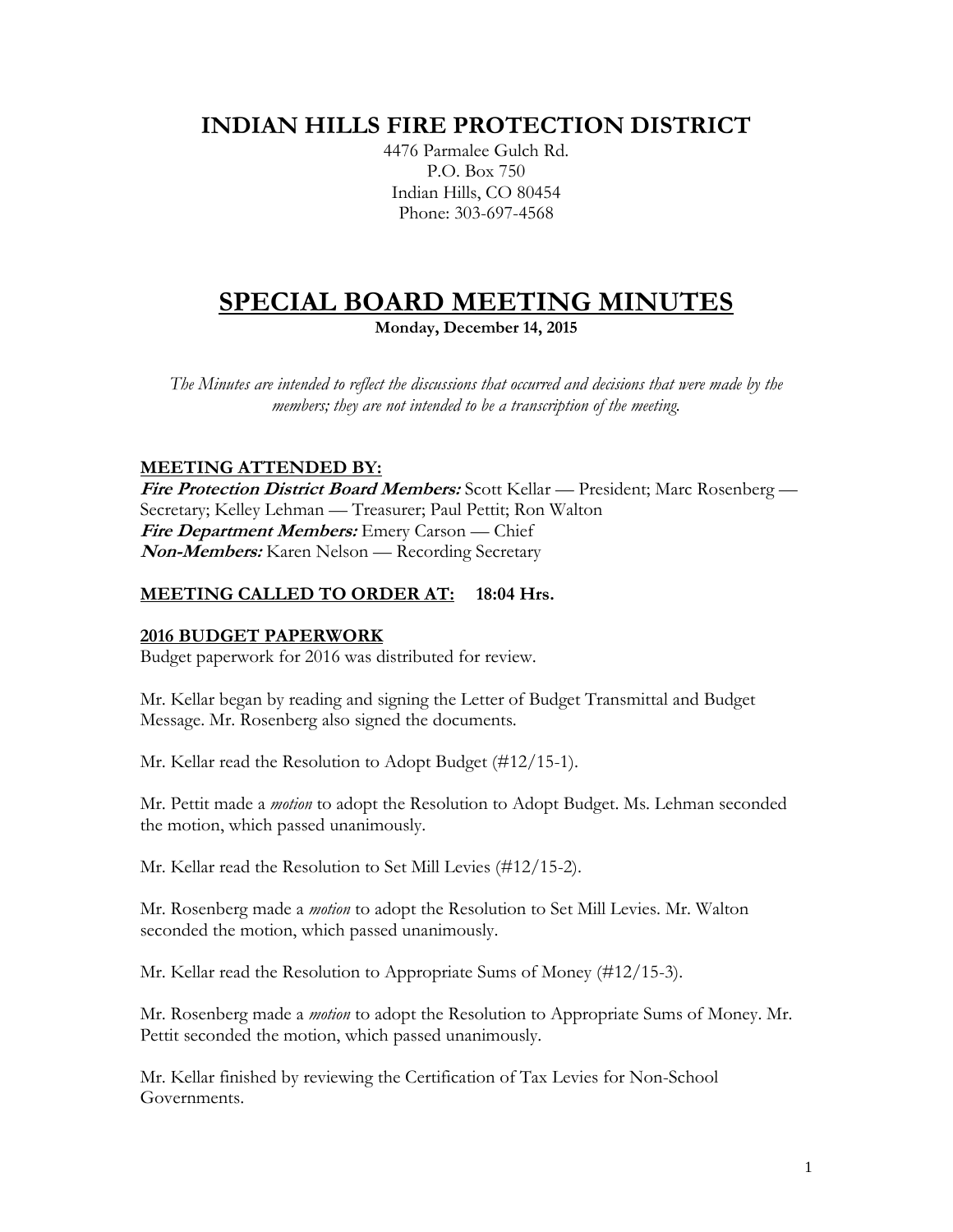#### **DEO SELECTION**

Brief conversation occurred about hiring a contractor to provide DEO services for the District's upcoming Board member election.

Mr. Rosenberg made a *motion* to authorize Mr. Kellar to hire a DEO to provide services for running the upcoming Board election at a cost not to exceed \$2,500. Mr. Walton seconded the motion, which passed unanimously.

# **END-OF-MONTH BILL PAYMENT**

Because of the early date of the regular Board meeting in December, it was agreed that bills would need to be paid again at the end of the month.

Mr. Rosenberg made a *motion* to electronically approve bills to be paid later in the month. Mr. Walton seconded the motion, which passed unanimously.

#### **PENSION CONTRIBUTION**

Discussion occurred about the contribution to be made to the volunteer pension plan.

Mr. Walton made a *motion* to authorize Ms. Nelson to submit a District contribution of \$15,000 to the FPPA for the volunteer pension plan. Mr. Pettit seconded the motion, which passed unanimously.

#### **ADJOURNED AT: 18:29**

There being no more business to discuss, Mr. Pettit made a *motion* to adjourn the meeting. Ms. Lehman seconded the motion, which passed unanimously.

*President:*

*Secretary:*

#### **MOTIONS MADE AND PASSED:**

- To adopt the Resolution to Adopt Budget. *Motion made by Mr. Pettit; seconded by Ms. Lehman; unanimous.*
- To adopt the Resolution to Set Mill Levies. *Motion made by Mr. Rosenberg; seconded by Mr. Walton; unanimous.*
- To adopt the Resolution to Appropriate Sums of Money. *Motion made by Mr. Rosenberg; seconded by Mr. Pettit; unanimous.*
- To authorize Mr. Kellar to hire a DEO to provide services for running the upcoming Board election at a cost not to exceed \$2,500. *Motion made by Mr. Rosenberg; seconded by Mr. Walton; unanimous.*
- To electronically approve bills to be paid later in the month. *Motion made by Mr. Rosenberg; seconded by Mr. Walton; unanimous.*